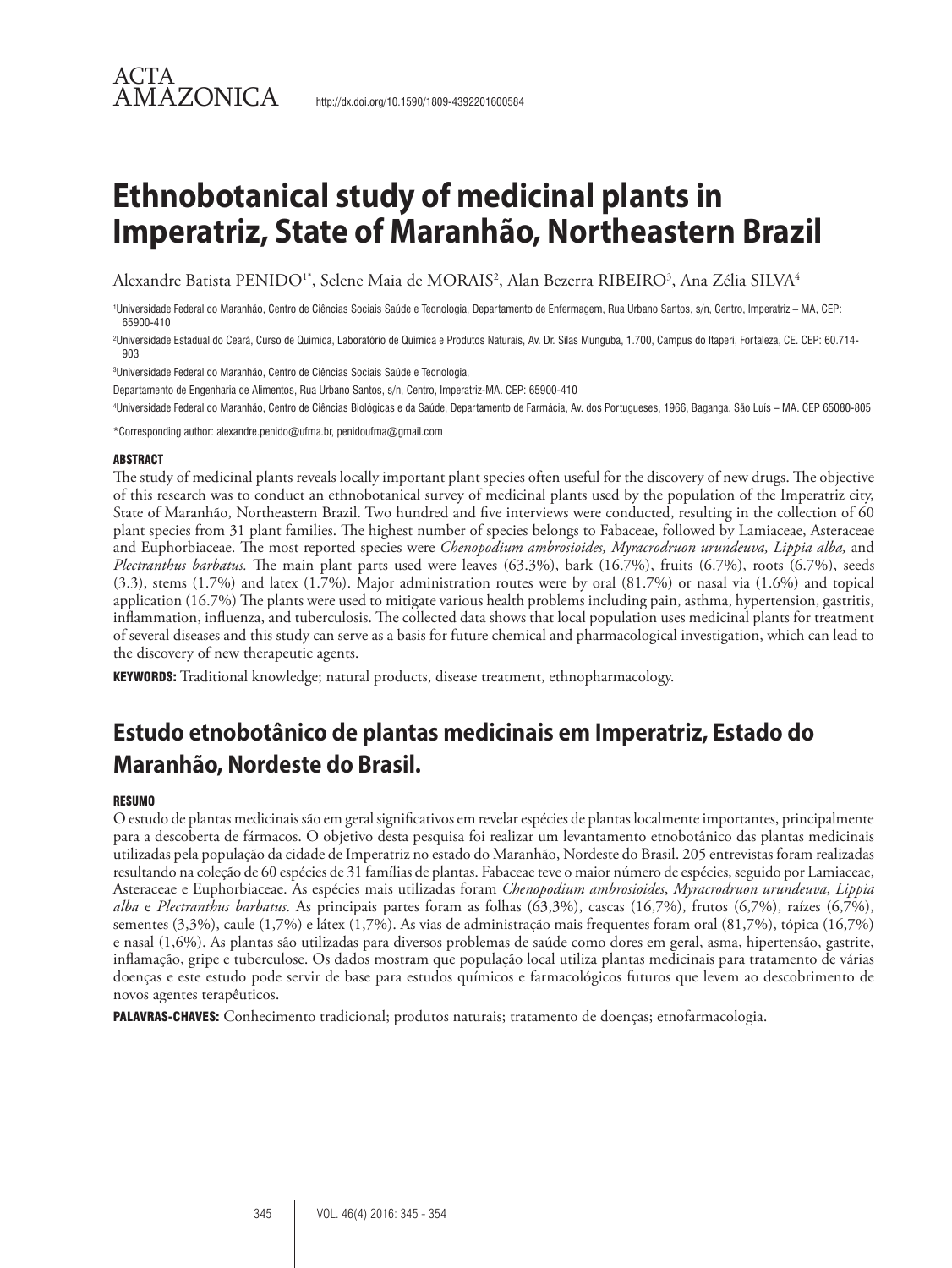

## **INTRODUCTION**

Brazil presents one of the largest plant biodiversity of the world, with several specific environments and flora types. Along the country, different ethnical groups have introduced the use of many plant species for various purposes, including medicinal (Costa and Mayworm 2011). One factor that favours the use of natural products in Brazil is the ethnobotanical knowledge of the population, which was formed by European and African colonists who brought information about medicinal plants to the local population (Oliveira *et al*. 2010). There is also indigenous population near Imperatriz city in Maranhão, which may also contributed to local customs in the use of medicinal plants.

Several ethnobotanical studies have been conducted in Brazil, seeking to find out about local folk medicine and forms of organization of this knowledge, and also in the search of plants that have effective therapeutic activity, therefore enabling the discovery of new drugs (Coutinho *et al*. 2002).

Maranhão, with an area of 331,936 km², is the eighth largest state in Brazil and the second largest in the Northeastern region of the country. Containing great cultural diversity, it is composed of 217 municipalities, with a population of 6,850,884. The two main cities of this State are São Luís, the capital city, followed by Imperatriz city (IBGE 2010).

In the state of Maranhão a varied biome is present formed by Caatinga, Amazon rain forest, floodplains, and mangroves and salt marshes, and the Cerrado vegetation going from the South to the Northeast occupying 40% of the vegetation cover (Silva *et al.* 2008). The city of Imperatriz (5°31'32" S and 47°26'35" W, 92 m above sea level) is located in the Southwest of the State of Maranhão (Figure 1), at 629.5 km

from São Luís. The total municipality area is 1,368.987 km<sup>2</sup> with a population of 247,553 inhabitants, where 94.8% live in urban areas and 5.2 % in rural areas (IBGE 2010).

The objective of this research was to conduct an ethnobotanical survey of medicinal plants used by local population of Imperatriz city, State of Maranhão, Northeastern Brazil, providing baseline data for future pharmacological and phytochemical studies of more used plants.

### **MATERIALS AND METHODS**

The study was submitted and approved by the Ethics Committee of the Federal University of Maranhão (Register No. 814 666). All participants were asked to sign the Informed Consent (IC) prior to data collection. The ethnobotanical study was performed between October 2014 and March 2015 in Imperatriz city, State of Maranhão, in order to investigate and identify plant species used as medicines by the local population.

 The questionnaire registers the identification of the interviewed (age, educational background, sex, gender, and socioeconomic data), medicinal plants utilization, forms of use, plant parts, dosages, administration routes and disease indications. The choice of the houses for the interviews was made by chance. For each district, in different streets, five residences were selected, to reach different areas of the city.

A total of 205 questionnaires were applied, generally the respondents had plants at home or the plants were obtained nearby. The botanical material was collected according to the usual methods (Maciel *et al*. 2002), and deposited in the Ático Seabra Herbarium, Federal University of Maranhão. Taxonomic identification was made according to the vegetative



**Figure 1.** Study area and location map.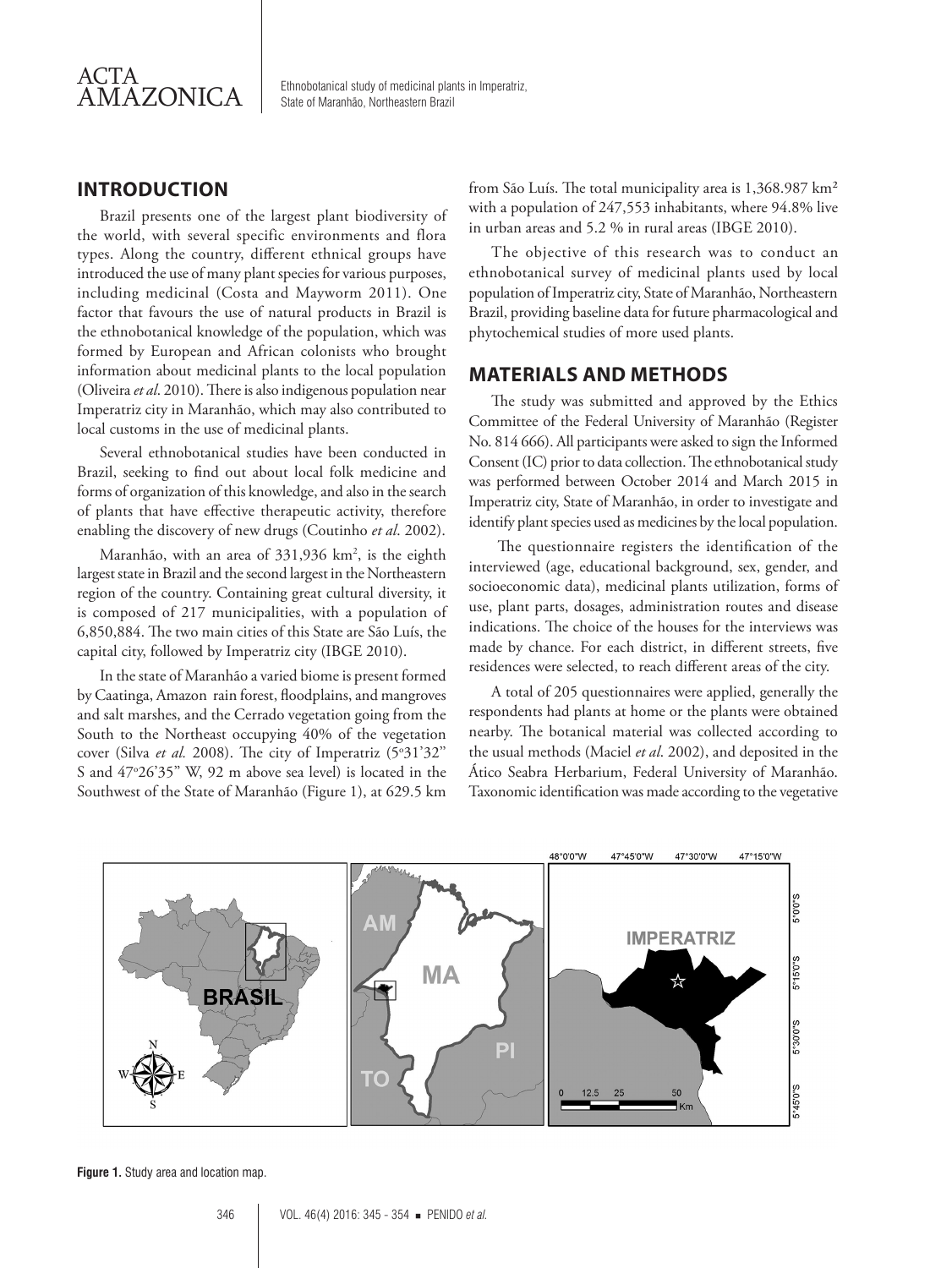

and reproductive morphology (Rego 1995; Coutinho *et al*. 2002; Monteles and Pinheiro 2007; Lorenzi and Matos 2008).

Data were analysed statistically, and described in simple percentages. The Epi Info Software (version 7.1.5) and Microsoft Excel® 2013 were used to present the results in figures and tables, considering the relative and absolute values that justify the prevalence of responses. For relative values, parts of medicinal plants used, route of administration, and medicinal plants more cited and for absolute values the number of informants was taken into account. Absolute frequency (AF) is the number of times the element appears in the sample and relative frequency, AR  $(\%)$  = AF x 100/n, where n is the total number of events.

### **RESULTS**

In the study the people interviewed were female (68%) and male (32%); the age group varied between 50 and 85 years (62%) and between 20 and 49 years (38%); the educational background was mainly fundamental and medium (48.3%), incomplete fundamental (25.2%), university level (14%) and illiterate (12.5%); 64.8% of interviewed have an income below U\$ 300, 31.4% below US\$ 300-500 and 3.8% above U\$ 500 (at exchange rate of march 2015 where US\$  $1.0 = R$3.18$ ).

The current survey revealed the use of 60 species belonging to 31 families (Table 1), with Fabaceae having the highest number of species, followed by Lamiaceae, Asteraceae and Euphorbiaceae (Table 2). The most used species were: *Chenopodium ambrosioides* L.*, Myracrodruon urundeuva* Fr. All.*, Lippia alba* (Mill) N. E. Brown and *Plectranthus barbatus*  Andrews*.* 

The most frequently utilized plant part was the leaf (63.3%), followed by bark (16.7%), fruit (6.7%), root (6.7%), seed (3.3%), stem (1.7%) and latex, 1.7% (Figure 2). Administration routes were by infusion (81.7%), followed by topical application (16.7%) and nasal inhalation (1.6%), see Figure 3. The frequency of medicinal plant use varied, depending on the people's health status, with the most common frequency being three times a day. The most common medicinal plant uses were for illnesses involving inflammations; infectious diseases and fever and are shown in Table 1.

**Table 1.** Ethnobotanical information on the studied medicinal plants, in the state of Maranhão, Northeastern Brazil. (AF= Absolute frequency)

| <b>Scientific Names [Family]</b>                          | Local Name          | Used part/preparation       | Disease/Use                                                          | Register | AF             |
|-----------------------------------------------------------|---------------------|-----------------------------|----------------------------------------------------------------------|----------|----------------|
| Achyrocline satureioides (Lam.) DC<br>[Asteraceae]        | Macela              | Leaf Infusion               | Memory, stomach pain,<br>diabetes, back pain, fever                  | 1411     | 4              |
| Ageratum conyzoides L. [Asteraceae]                       | Mentrasto           | Leaf Infusion               | Inflammation                                                         | 1417     | 1              |
| Aloe vera L. [Liliaceae]                                  | <b>Babosa</b>       | Leaf Infusion               | Skin, burn, healing, hair<br>loss, constipation, stomach<br>problems | 1426     | 6              |
| Alpinia speciosa<br>Schum or A. zerumbeth [Zingiberaceae] | Jardineira, Colônia | Leaf Infusion               | Flu, blood pressure, asthma,<br>healing, inflammation                | 1410     | $\overline{4}$ |
| Anacardium occidentale Linn<br>[Anacardiaceae]            | Caju                | Leaf Infusion               | Healing, inflammation                                                | 1366     | 6              |
| Anadenanthera peregrine L. Speg<br>[Fabaceae]             | Angico              | <b>Bark Decoction</b>       | Expectorant, flu, bronchitis,<br>asthma, cough                       | 1423     | $\overline{4}$ |
| Annona squamosa L. [Annonaceae]                           | Ata                 | Leaf Infusion               | Headache, ulcers, fever,<br>vermifuge                                | 1101     | $\overline{1}$ |
| Arrabidaea chica Verlot [Bignoniaceae]                    | Pariri              | Leaf Infusion               | Anemia, hepatitis                                                    | 1067     | $\overline{2}$ |
| Bauhinia forficata Link [Fabaceae]                        | Mororó              | <b>Bark Decoction</b>       | Diabetes, kidney problems                                            | 1322     | $\overline{2}$ |
| Bidens pilosa L. [Asteraceae]                             | Picão               | Leaf Infusion               | Hepatitis, Malaria                                                   | 1285     | 3              |
| Bowdichia virgilioides Kunth [Fabaceae]                   | Sucupira            | <b>Seed Decoction Syrup</b> | Fever, inflammation, throat<br>infection                             | 1097     | 3              |
| Capsicum frutescens L. [Solonaceae]                       | Pimenta Malagueta   | <b>Fruit Decoction</b>      | Headache, rheumatism, back<br>pain                                   | 1384     |                |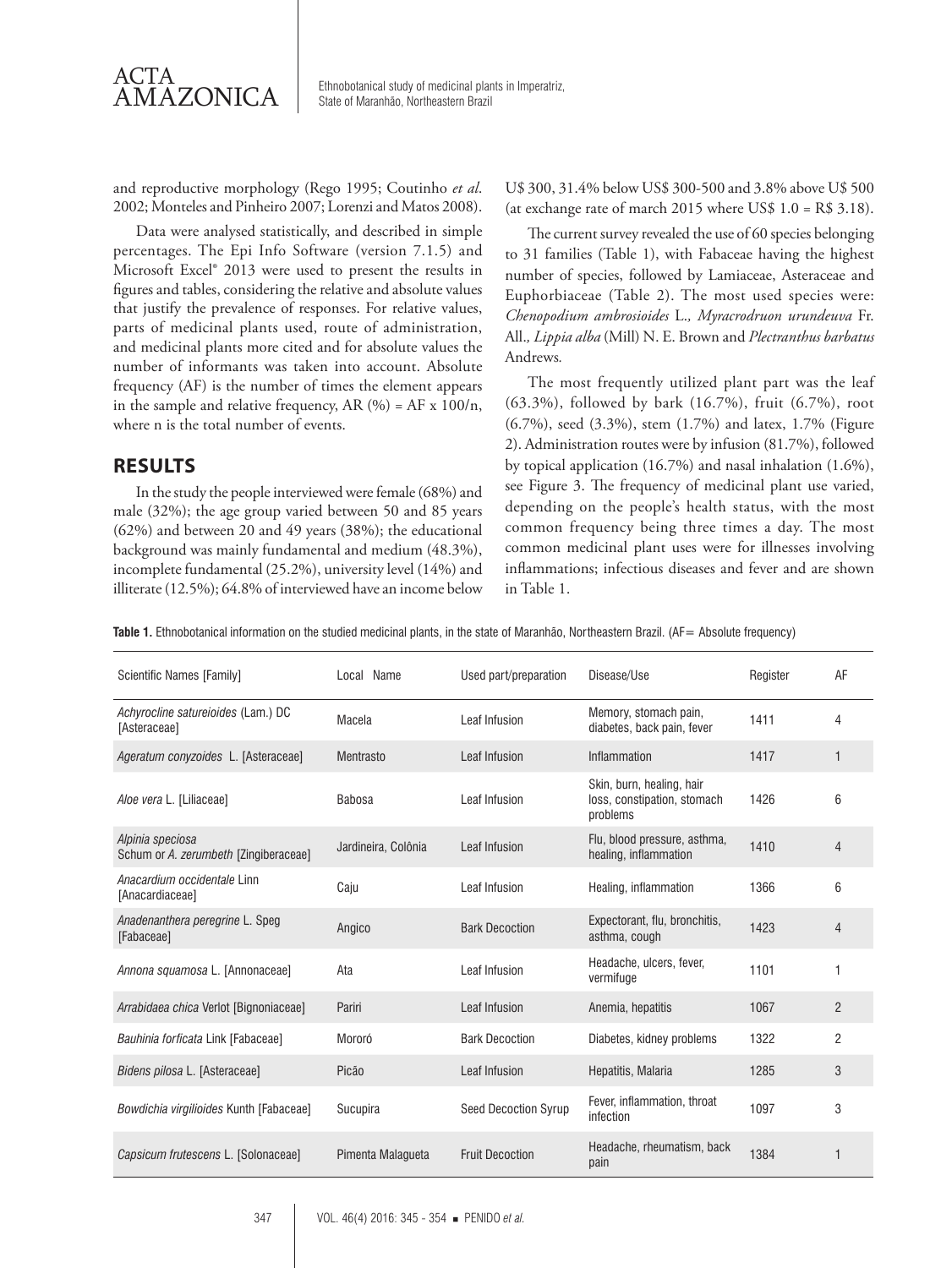

#### **Table 1.** Continuation

| Scientific Names [Family]                          | Local Name         | Used part/preparation  | Disease/Use                                                                           | Register | AF             |
|----------------------------------------------------|--------------------|------------------------|---------------------------------------------------------------------------------------|----------|----------------|
| Caryocar coriaceaum Wittm<br>[Caryocaraceae]       | Piqui              | <b>Fruit Decoction</b> | Flu, bronchitis, pneumonia                                                            | 1325     | 5              |
| Cassia occidentalis L. [Fabaceae]                  | Fedegoso           | <b>Root Decoction</b>  | Fever, indigestion                                                                    | 1397     | 1              |
| Chenopodium ambrosioides L.<br>[Chenopodiaceae]    | Mastruz            | Leaf Infusion          | Inflammation, healing,<br>constipation, flu                                           | 1148     | 12             |
| Cissus sicyoides Linn [Vitaceae]                   | Insulina           | Leaf Infusion          | <b>Diabetes</b>                                                                       | 1251     | 4              |
| Copaifera langsdorffii Desf. [Fabaceae]            | Copaiba            | <b>Bark Decoction</b>  | Inflammation, healing                                                                 | 1400     | 3              |
| Coriandrum sativum L. [Apiaceae]                   | Coentro            | Leaf Infusion          | Menstrual colic, headache,<br>Inflammation                                            | 1418     | $\overline{c}$ |
| Costus spicatus (Jacq.) [Zingiberaceae]            | Cana de Macaco     | <b>Bark Decoction</b>  | Inflammation, kidney<br>problems, haemorrhoids                                        | 1413     | 1              |
| Eucalyptus globulus Labill [Myrtaceae]             | Eucalipto          | Leaf Infusion          | Flu, diabetes pneumonia,<br>bronchitis,                                               | 1412     | 5              |
| Euphorbia tirucalli L. [Euphorbiaceae]             | Cachorro Pelado    | <b>Stem Infusion</b>   | Healing                                                                               | 1045     | 1              |
| Euterpe Oleracea Mart [Arecaceae]                  | Açaí               | <b>Seed Decoction</b>  | Memory, high pressure, unwell                                                         | 1425     | $\mathbf{1}$   |
| Genipa americana L. [Rubiaceae]                    | Genipapo           | <b>Bark Decoction</b>  | Inflammation, deregulate<br>menstruation                                              | 1000     | $\overline{c}$ |
| Gossypium arboreum L. [Malvaceae]                  | Algodão            | Leaf Infusion          | Inflammation, cough, bone<br>healing, asthma                                          | 1115     | $\overline{7}$ |
| Hancornia speciosa Gomes [Apocynaceae]             | Mangaba            | <b>Bark Decoction</b>  | Healing, inflammation,<br>stomach ulcers, stomach pain                                | 1399     | 2              |
| Jatropha curcas L. [Euphorbiaceae]                 | Pinhão manso       | Leaf Infusion          | Inflammation                                                                          | 1063     | $\mathbf{1}$   |
| Julocroton triqueter (Lam)<br>[Euphorbiaceae]      | Velame             | Leaf Infusion          | Flu, cough, pneumonia,<br>infection, headache, liver,<br>rheumatism, blood depurative | 1265     | 5              |
| Kalanchoe pinnata Lam. [Crassulaceae]              | <b>Folha Santa</b> | Leaf Infusion          | Throat infection, stomach,<br>healing, pneumonia, flu                                 | 1408     | 6              |
| Lippia alba (Mill) N.E. Brown<br>[Verbenaceae]     | Erva Cidreira      | Leaf Infusion          | Antiespamodic, sedative<br>Inflammation                                               | 1122     | 9              |
| Luehea divaricata Mart. & Zucc<br>[Malvaceae]      | Açoita cavalo      | Leaf Infusion          | Inflammation, diabetes,<br>irregular menstruation                                     | 1117     | 6              |
| Mangifera indica L. [Anacardiaceae]                | Manga              | Leaf Infusion          | Headache, ulcers, fevers.                                                             | 1213     | 4              |
| Mauritia flexuosa Mart. [Arecaceae]                | <b>Buriti</b>      | Fruit Infusion         | Healing burns, snakebite,<br>asthma                                                   | 1394     | 3              |
| Mentha arvensis L. [Lamiaceae]                     | Vique              | Leaf Infusion          | Nasal decongestant, flu, cough                                                        | 1403     | 4              |
| Mentha villosa L [Lamiaceae]                       | Hortelã            | Leaf Infusion          | Vermifuge, flu, pain,<br>pneumonia                                                    | 1424     | 6              |
| Musa paradisiaca L [Musaceae]                      | <b>Bananeira</b>   | Leaf Infusion          | Gastritis, flu, bronchitis                                                            | 1422     | 3              |
| Myracrodruon urundeuva Fr. All.<br>[Anacardiaceae] | Aroeira do Sertão  | <b>Bark Decoction</b>  | Inflammation, vaginal irregular<br>menstruation sore throat,<br>healing               | 1420     | 10             |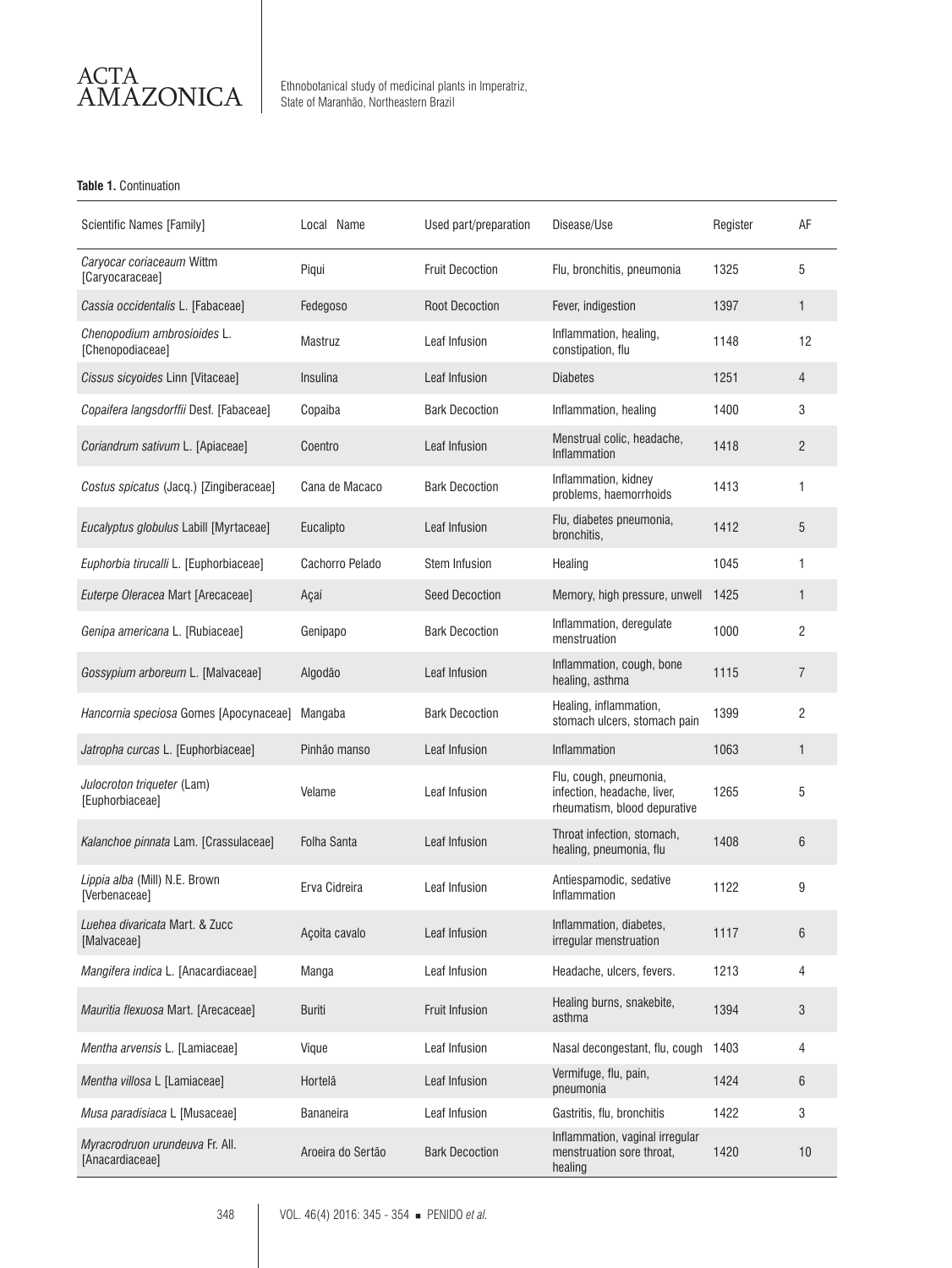

 $\widetilde{\text{AMAZONICA}}\parallel$  Ethnobotanical study of medicinal plants in Imperatriz,

#### **Table 1.** Continuation

| Scientific Names [Family]                                 | Local Name      | Used part/preparation  | Disease/Use                                                           | Register | AF             |
|-----------------------------------------------------------|-----------------|------------------------|-----------------------------------------------------------------------|----------|----------------|
| Ocimum basilicum L. [Lamiaceae]                           | Manjericão      | Leaf Infusion          | Headache, healing, diuretic,<br>cough, flu.                           | 1008     | 6              |
| Ocimum gratissimum L. [Lamiaceae]                         | Alfavaca        | Leaf Infusion          | Fever, flu, kidney problems                                           | 1372     | 3              |
| Persea americana Mill. [Lauraceae]                        | Abacateiro      | Leaf Infusion          | Bladder pain, throat infection,                                       | 1398     | 1              |
| Petiveria alliacea L. [Phytolaccaceae]                    | Guiné           | Leaf Infusion          | Fever, joint pain, memory                                             | 1162     | $\overline{c}$ |
| Phyllanthus niruri L. [Euphorbiaceae]                     | Quebra Pedra    | Leaf Infusion          | Kidney problems                                                       | 1396     | $\mathbf{1}$   |
| Plathymenia reticulata Benth [Fabaceae]                   | Candeia         | <b>Bark Decoction</b>  | Inflammation, liver problems,<br>bleeding                             | 1414     | 4              |
| Plectranthus barbatus Andrews<br>[Lamiaceae]              | Brazilian-Boldo | Leaf Infusion          | Stomach ache, hepatitis,<br>indigestion, liver problems               | 1406     | 9              |
| Psidium guajava L. [Myrtaceae]                            | Goiabeira       | Leaf Infusion          | <b>Diarrhea</b>                                                       | 1182     | 3              |
| Rosmarinus officinalis L. [Lamiaceae]                     | Alecrim         | Leaf Infusion          | Flu, nasal decongestant,<br>sinusitis, anxiety                        | 1392     | $\overline{c}$ |
| Ruta graveolens L. [Rutaceae]                             | Arruda          | Leaf Infusion          | Irregular menstruation,<br>stomach ache, menstrual<br>colic, ear pain | 1055     | 4              |
| Sambucus nigra L. [Caprifoliaceae]                        | Sabugueiro      | Leaf Infusion          | Asthma                                                                | 1184     | 1              |
| Scoparia dulcis L. [Scrophulariaceae]                     | Vassourinha     | <b>Bark Decoction</b>  | Inflammation, diuretic and<br>urinary tract infection                 | 1409     | $\mathbf{1}$   |
| Solanum paniculatum L. [Solonaceae]                       | Jurubeba        | Leaf Infusion          | Tuberculosis, hepatitis, anti-<br>inflammatory                        | 1402     | $\overline{c}$ |
| Stachytarpheta cayennensis (Rich.) Vahl.<br>[Verbenaceae] | Gervão          | Leaf Infusion          | Inflammation, healing                                                 | 1085     | $\overline{c}$ |
| Stryphnodendron coriaceum Beth<br>[Fabaceae]              | Barbatimão      | <b>Bark decoction</b>  | Vaginal infection, toothache,<br>healing, inflammation                | 1033     | 3              |
| Symphytum officinale L. [Boraginaceae]                    | Confrei         | Leaf Infusion          | Healing, cancer, stomach pain                                         | 1096     | $\overline{c}$ |
| Syzygium aromaticum (L.) Merrill & Perr<br>[Myrtaceae]    | Cravo           | <b>Fruit Decoction</b> | Menstrual colic, pain, anti-<br>inflammatory, sedative.               | 1428     | 3              |
| Tithonia diversifolia Hemsl. Gray<br>[Asteraceae]         | Mão de Deus     | Leaf Infusion          | Stomach pain, diabetes,<br>headache, stomach acidity                  | 1419     | 3              |
| Trattinnickia burserifolia Mart.<br>[Burseraceae]         | Amescla         | <b>Latex Decoction</b> | Headache, healing                                                     | 1416     | 2              |
| Turnera ulmifolia L. [Turneraceae]                        | Chanana         | Leaf Infusion          | Gastritis, back pain,<br>inflammation                                 | 1089     | $\overline{4}$ |
| Uncaria tomentosa (Willd.) DC.<br>[Rubiaceae]             | Unha de gato    | <b>Root Decoction</b>  | Gastritis, uterine infection,<br>sinusitis, headache                  | 1404     | 1              |
| Urtica dioica L. [Urticaceae]                             | Urtiga          | <b>Root Decoction</b>  | Inflammation, kidney problems                                         | 1421     | $\overline{2}$ |
| Vernonia brasiliana Less [Asteraceae]                     | Assa<br>Peixe   | Leaf Infusion          | Flu, pneumonia, expectorant,<br>asthma, conjunctivitis                | 1263     | 3              |
| Vitex orinocensis H.B.K [Verbenaceae]                     | Tarumã          | <b>Bark Decoction</b>  | Inflammation                                                          | 605      | 1              |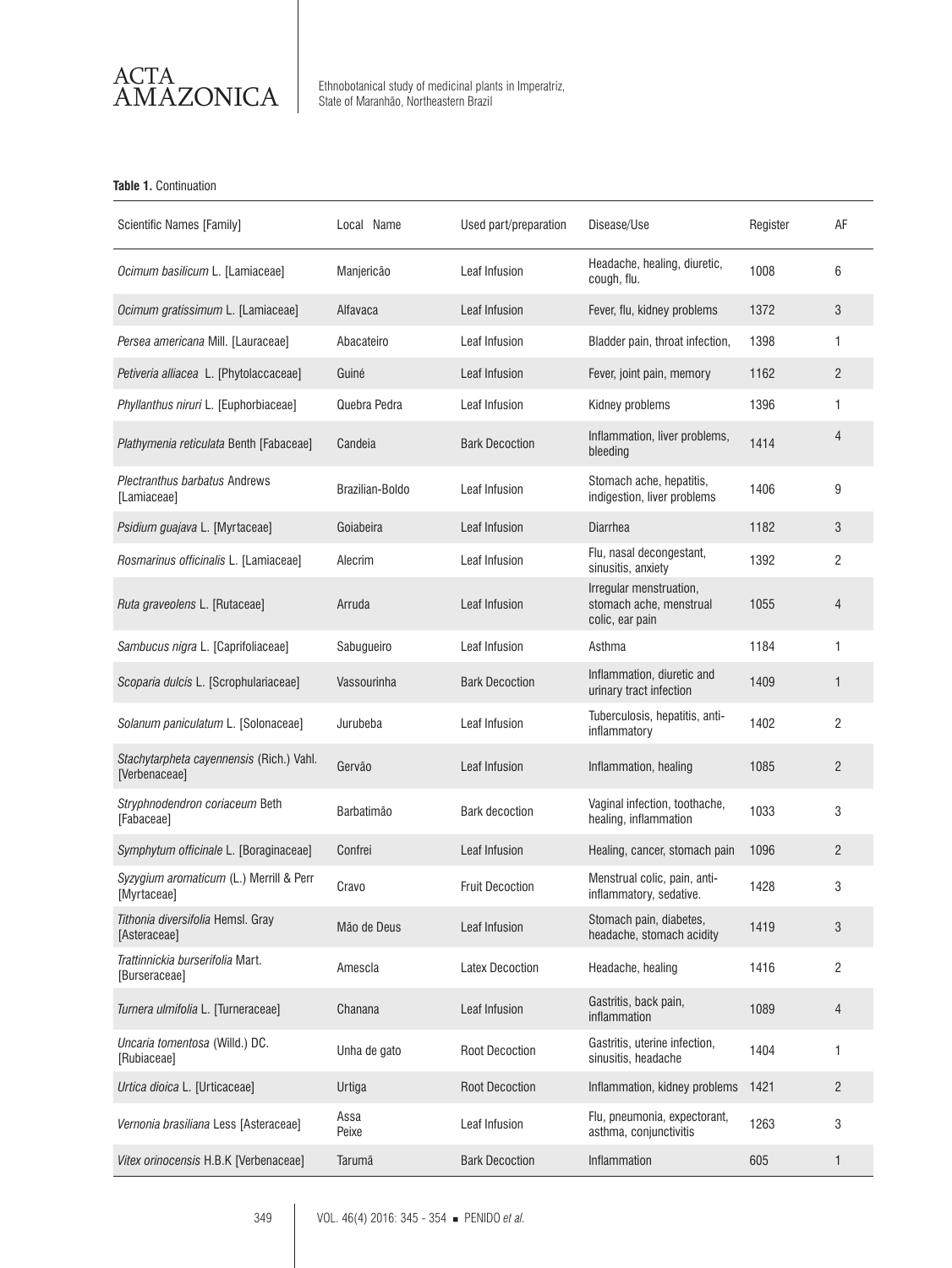**Table 2**. Medicinal plants more cited in the state of Maranhão, Northeastern Brazil (AF: Absolute frequency; RF: Relative frequency)

| Family             | AF           | RF (%) | Family           | AF             | RF (%) |
|--------------------|--------------|--------|------------------|----------------|--------|
| Anacardiaceae      | 3            | 5.00   | Liliaceae        | 1              | 1.67   |
| Annonaceae         | $\mathbf{1}$ | 1.67   | Lauraceae        | $\mathbf{1}$   | 1.67   |
| Apiaceae           | 1            | 1.67   | Malvaceae        | 2              | 3.33   |
| Apocynaceae        | $\mathbf{1}$ | 1.67   | Musaceae         | $\mathbf{1}$   | 1.67   |
| Arecaceae          | 3            | 5.00   | Myrtaceae        | 2              | 3.33   |
| Asteraceae         | 5            | 8.33   | Phytolaccaceae   | 1              | 1.67   |
| Bignoniaceae       | 1            | 1.67   | Rubiaceae        | 2              | 3.33   |
| Boraginaceae       | $\mathbf{1}$ | 1.67   | Rutaceae         | $\mathbf{1}$   | 1.67   |
| <b>Burseraceae</b> | 1            | 1.67   | Scrophulariaceae | 1              | 1.67   |
| Caprifoliaceae     | $\mathbf{1}$ | 1.67   | Solonaceae       | $\mathfrak{p}$ | 3.33   |
| Caryocaraceae      | 1            | 1.67   | Turneraceae      | 1              | 1.67   |
| Chenopodiaceae     | 1            | 1.67   | Urticaceae       | 1              | 1.67   |
| Crassulaceae       | 1            | 1.67   | Verbenaceae      | 3              | 5.00   |
| Euphorbiaceae      | 4            | 6.67   | Vitaceae         | $\mathbf{1}$   | 1.67   |
| Fabaceae           | 7            | 11.66  | Zingiberaceae    | 2              | 3.33   |
| Lamiaceae          | 6            | 10.0   |                  |                |        |
| Total              |              |        |                  | 60             | 100    |



**Figure 2.** The relative frequency of use of parts of the plant in remedy preparations in the state of Maranhão, Northeastern Brazil.



**Figure 3.** The relative frequency of administration route, with reference to the medicinal plants studied, in the state of Maranhão, Northeastern Brazil.

## **DISCUSSION**

The current survey revealed the utilization of 60 species of medicinal plants for treatment of 43 health problems, as follows: 21 to treat inflammation, eight for healing, eight for flu, seven for stomach pain, six for menstruation and six for headache. It can be observed that the same plants are used to treat several pathologies. Other problems are less treated with medicinal plants.

The ethnobotanical study performed by Linhares *et al*. 2014, with medicinal plants commercialized in fairs and markets of São Luis, revealed that most common form of administration was infusion (herbal tea), 58%, followed by bath (12%). Plant parts used mainly leaves (63.3%), followed by bark and fruits. Leaves are more easily collected and are found throughout the year, corroborating the observations of Castellucci *et al*. (2000) and Oliveira *et al*. (2010). These observations are in accordance with this study, in Imperatriz.

The predominance in the use of plant leaves and bark is often associated with climate and environmental conditions of a region. In the Caatinga biome, for example, present in Northeastern Brazil (equator zone), the temperature is high and varies from 26°C - 36°C, there are prolonged periods of drought, with occurrence of deciduous vegetation which loses its leaves during dry season and then the use of bark is very common. In places where there is still the presence of Atlantic forest or Cerrado, with evergreen vegetation type, with a hot and humid climate, the use of the leaves of medicinal plants for treating various diseases tends to be more frequent (Linhares *et al*. 2014). This could be seen in the present study, where predominates a tropical and sub-humid climate, and with the presence of the Amazon rainforest.

With regard to the route of administration and dosage the most common forms of plant use is leaf infusion, and dosage varies between one and three cups per day. Oliveira *et al*. (2010) and Souza *et al*. (2013) obtained similar results.

Monteles and Pinheiro (2007) studied medicinal species used at a Quilombo in the Maranhão state. They found 121 species, distributed in 56 botanical families. Lamiaceae was the most representative family, followed by Rutaceae, Asteraceae, Leguminosae and Euphorbiaceae. Leaves, bark and latex were the most commonly used plant parts in local medicine preparation, and these results corroborate our study.

The study of Almeida *et al*. 2012, in the state of Maranhão, found that 339 patients with HIV / AIDS used medicinal plants. The most common were: *Turnera ulmifolia,* and *Plectranthus barbatus* which are mainly used for gastric disorders, to treat hypertension, for cardiovascular problems, as bronchodilator, as antitumor, for platelet aggregation inhibition, as anti-inflammatory and antinociceptive agents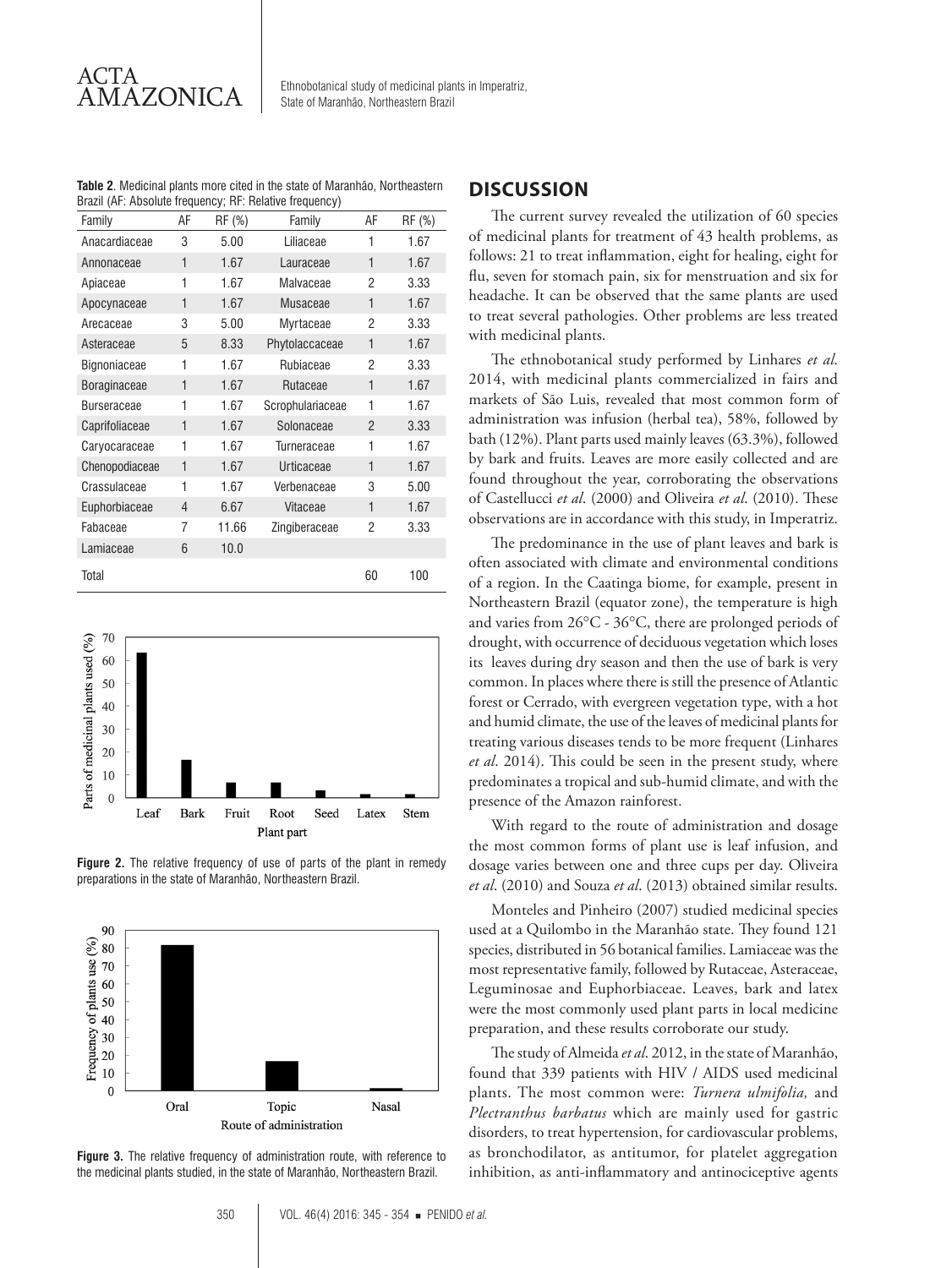

AMAZONICA State of Maranhão, Northeastern Brazil State of Maranhão, Northeastern Brazil

(Costa 2006). In the present study, the most used species were: *C. ambrosioides, M. urundeuva, L alba* and *P. barbatus.*

Although *C. ambrosioides* (mastruz) is largely used around the world as a vermifuge, in Brazil, this species is also used control arthropods and household pests; treatment of cutaneous lesions caused by *Leishimania (Vianna) braziliensis* (França *et al.* 1996); relief of stomachache and flu (Moreira *et al*., 2002) and for treating bruises and fractures (Sérvio *et al.* 2011). Different uses are probably due to different constituents of the used parts; seed extract and its essential oils combat worms (Kliks 1985), and the leaves are used in inflammation and the treatment of injured body parts.

The toxicity of *C. ambrosioides* is due to the main constituent ascaridol present in the essential oil, especially if used in large quantities, with toxic effects to the kidney, liver, intestine (Pereira *et al*. 2010), producing slight hepatotoxic lesions (Silva *et al.* 2014), changes in the nervous system such as headache, facial flushing, blurred vision and paresthesia, and also gastroenteritis with diffuse hyperemia and genotoxic effects (Gadano *et al*. 2006). Then attention is necessary for the doses of leaf and inflorescence extracts. In our study a peculiarity was observed, *C. ambrosioides* was the species most used by the population, perhaps due to its popularity, its apparent effectiveness, low cost and easy availability (MacDonald *et al.* 2004).

*Myracrodruon urundeuva* (aroeira do sertão) is distributed in several states of Brazil, being mainly found in Northeastern region, including Maranhão. It is used as an anti-inflammatory in the treatment of wounds, gastritis, gastric ulcers, cervicitis, vaginitis, and hemorrhoid infections (Lorenzi and Matos 2008, Mello *et al.* 2013). It is also indicated for treating headaches, toothaches and as an antiseptic and in general inflammation (Cartaxo *et al*. 2010). It is indicated as antimicrobial (Botelho *et al*. 2007), antiulcerogenic (Desmarchelier *et al.*1999) and as gastric mucosa protector (Carlini *et al*. 2010), having antibacterial, antifungal and bacteriostatic activity (Alves *et al.* 2009, Menezes *et al*. 2010; Machado and Oliveira 2014). *Myracrodruon urundeuva* stands out among medicinal plants with the most nominations in combating health problems in several ethnobotanical surveys of the Caatinga area (Cordeiro and Félix 2014). It is used for the treatment of cancer, inflammation, sore throat, kidney disease, spinal problems, prostate, liver inflammation, diarrhea, gastritis, diphtheria and cough (Silva and Freire 2010; Roque *et al*. 2010; Marinho *et al.* 2011). This species was also one of the more commercialized in fairs and markets in Sao Luis, Maranhão (Linhares *et al.* 2014) confirming the high utilization by the local population of this medicinal plant, as an anti-inflammatory, as well as in Imperatriz. There are many pharmacological studies, which corroborate popular

use and analgesic and antiinflammatory activities. It was demonstrated that *M. urundeuva* has a fraction containing three dimeric chalcones (chalcone enriched fraction – CEF), named urundeuvines isolated from the stem-bark ethyl acetate extract (Viana *et al.* 2003).

*Lippia alba* (erva sidreira) is an aromatic shrub that belongs to the Verbenaceae family. It is native to South America, and widely distributed. It is known and used in Brazil for different purposes, mainly due to the anxiolytic activity of the tea obtained from its leaves (Santos *et al*. 2004). The leaf infusion shows antispasmodic action having digestive effect (Blanco *et al*. 2013), and also present molluscicide action. The species is mainly used for digestive and respiratory ailments, being a sedative and antihypertensive remedy, having anti-infectious and analgesic properties (Hennebelle *et al*. 2008). *Lippia alba* and *P. barbatus* species were also the most cited in the work of Madaleno (2011) about main plants used by the population of São Luís.

*Plectranthus barbatus* (Brazilian-boldo) is widely grown in Brazil and used as a medicinal plant. Despite its main use by the local population for gastric disturbances, a great number of pharmacological actions have been tested and proved for this species: such actions involve compounds present in their leaves, stems, and roots. Among their pharmacological actions, the following can be highlighted: hypotensive, cardiovascular protector, bronchodilator, adenylate cyclise stimulator, platelet aggregation inhibitor (antimetastasis), antitumor, anti-nociceptive and anti-inflammatory (Costa 2006). The study of Madaleno (2011), held in São Luís, showed a high utilization of this species by the population. The compounds barbatusin and 3-beta-hydroxy-3 deoxibarbatusin present in *P. barbatus* leaves, demonstrated a gastroprotection action against gastric damage induced by ethanol (Rodrigues *et al.* 2010). These results indicate that these compounds contribute for the main activity reported for *Plectranthus* species, to treat gastric disturbances.

## **CONCLUSIONS**

It was observed that the most common use of medicinal plants is in the treatment of inflammation, wound healing, flu and pain. The plants most used were *Chenopodium ambrosioides, Myracrodruon urundeuva*, *Lippia alba* and *Plectranthus barbatus*. The information obtained contributed to point out medicinal plants from State of Maranhão for future phytochemical and pharmacological studies, aiming the development of new drugs that can be safer and effective for the treatment of diseases. The popular knowledge confirmed by scientific studies can contribute to the rational use of medicinal plants and the importance of preserving them.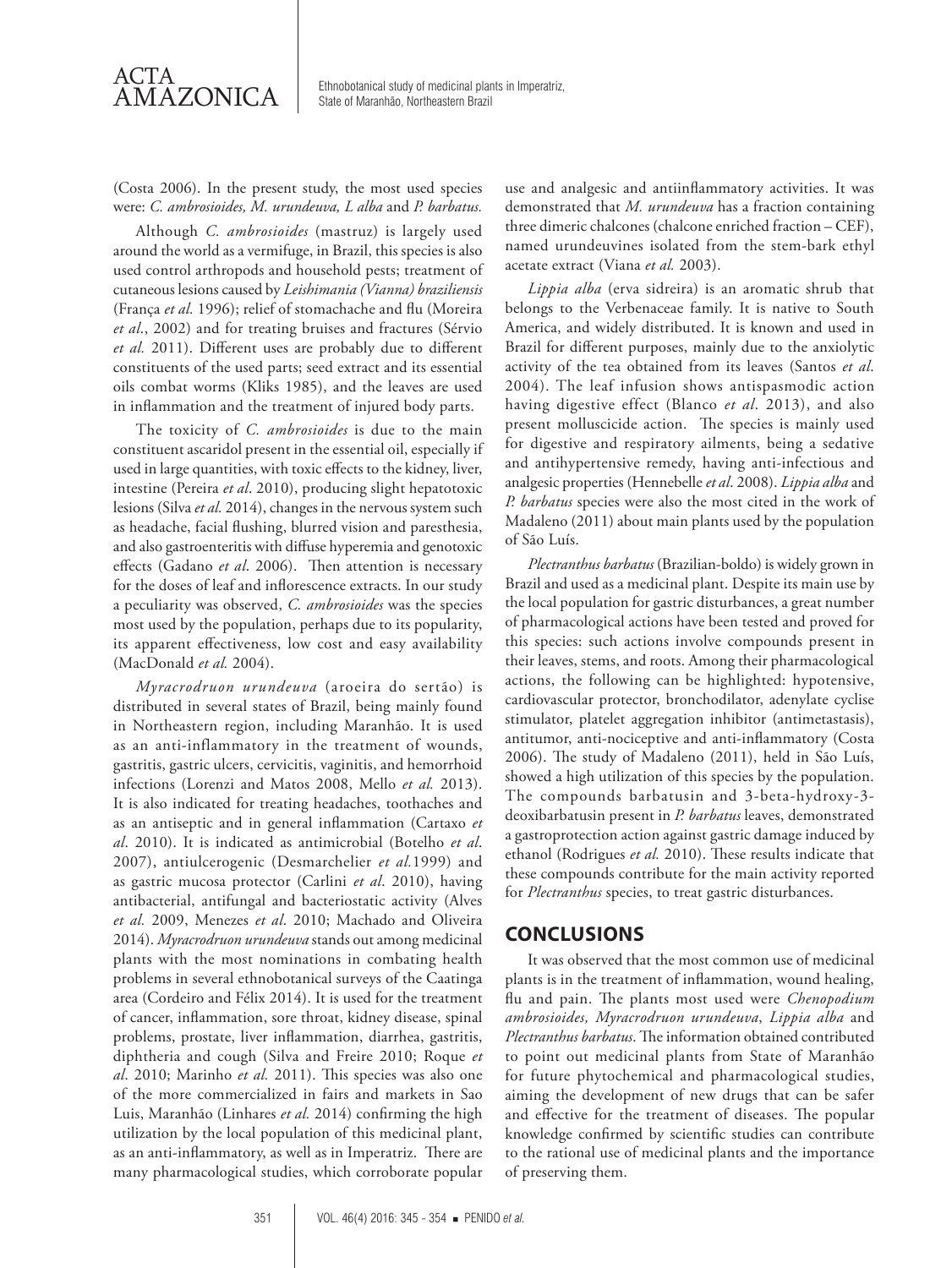

## **ACKNOWLEDGEMENTS**

The authors would like to Universidade Federal do Maranhão, Universidade Estadual do Ceará, Fundação de Amparo a Pesquisa e ao Desenvolvimento Científico e Tecnológico do Maranhão (FAPEMA) and valuable contributions of all the people we met and interviewed during the field studies.

## **REFERENCES**

- Almeida, F.M., Alves, M.T.S.S.B.; Amaral, F.M.M. 2012. Uso de Plantas com Finalidade Medicinal por Pessoas Vivendo com HIV/ AIDS em Terapia Antirretroviral. *Saúde e Sociedade* 21: 424-434.
- Alves, P.M.; Queiróz, L.M.G.; Pereira, J.V.; Pereira, M.S.V. 2009. Atividade antimicrobiana, antiaderente, antifúngica in vitro de plantas medicinais brasileiras sobre microorganismos do biofilme dental e cepas do gênero Cândida. *Revista da Sociedade Brasileira de Medicina Tropical,* 42: 222-224.
- Blanco, M.A.; Colareda, G.A.; Van Baren, C. Bandoni, A.L.; Ringuelet, J.; Consolini, A.E. 2013**.** Antispasmodic effects and composition of the essential oils from two South American chemotypes of *Lippia alba*. *Journal of Ethnopharmacology,* 149: 803-809.
- Botelho, M.A.; Rao, V.S.; Carvalho, C.B.M.; Bezerra-Filho, J.G.; Fonseca, S.G.C.; Vale, M.L.; Montenegro, D.; Cunha, F.; Ribeiro, R.A.; Brito, G.A. 2007. *Lippia sidoides* and *Myracrodruon urundeuva* gel prevents alveolar bone resorption in experimental periodontitis in rats. *Journal of Ethnopharmacology,* 113: 471-478.
- Carlini, E.A.; Duarte-Almeida J.M.; Rodrigues, E.; Tabach, R. 2010. Antiulcer effect of the pepper trees *Schinus terebinthifolius* Raddi (aroeira-da-praia) and *Myracrodruon urundeuva* Allemão, Anacardiaceae (aroeira-do-sertão). *Brazilian Journal of Pharmacognosy,* 20: 140-146.
- Cartaxo, S.L.; Souza, M.M.A.; Albuquerque, U.P. 2010. Medicinal plants with bioprospecting potential used in semi-arid northeastern Brazil. *Journal Ethnopharmacology*, 131: 326-342.
- Castellucci, S.; Lima, N.I.S.; Nordi, N.; Marques, J.G.W. 2000. Plantas medicinais relatadas pela comunidade residente na Estação Ecológica de Jataí, município de Luís Antonio/SP: uma abordagem etno botânica. *Revista Brasileira de Plantas Medicinais,* 3: 51-60.
- Cordeiro, J.M.P.; Félix, L.P. 2014. Conhecimento botânico medicinal sobre espécies vegetais nativas da Caatinga e plantas espontâneas no agreste da Paraíba, Brasil. *Revista Brasileira de Plantas Medicinais,* 16: 685-692.
- Costa, M.C.C.D. 2006. Uso popular e ações farmacológicas de *Plectranthus barbatus* Andr. (Lamiaceae): Revisão dos trabalhos publicados de 1970 a 2003. *Revista Brasileira de Plantas Medicinais,* 8: 81-88.
- Costa, V.P.; Mayworm, M.A.S. 2011. Plantas medicinais utilizadas pela comunidade do bairro dos Tenentes - município de Extrema, MG, Brasil. *Revista Brasileira de Plantas Medicinais,* 13: 282-292.
- Coutinho, D.F.; Travassos, L.M.A.; Amaral, F.M.M. 2002. Estudo etno dirigido de plantas medicinais no Estado do Maranhão-Brasil. *Visão Acadêmica*, 3: 7-12.
- Desmarchelier, C.; Romão, R.L.; Coussio, J.; Ciccia, G. 1999. Antioxidant and free radical scavenging activities in extracts of medicinal trees used in the Caatinga region in northeastern, Brazil. *Journal Ethnopharmacology,* 67: 69-77.
- França, F.; Lago, E.L.; Marsden, P.D. 1996. Plants used in the treatment of leishmanial ulcers due to *Leishmania* (*Viannia*) *braziliensis* in an endemic area of Bahia, Brazil. *Revista da Sociedade Brasileira de Medicina Tropical*, 29: 229-232.
- Gadano, A.B.; Gurini, A.A.; Carballo, M.A. 2006. Argentine folk medicine: genotoxic effects of Chenopodiaceae family. *Journal of Ethnopharmacology,* 103: 246-251.
- Hennebelle, T.; Sahpaz, S.; Joseph, H.; Bailleul, F. 2008. Ethnopharmacology of *Lippia alba*. *Journal of Ethopharmacology,* 116: 211-222
- IBGE. 2010. Instituto Brasileiro de Geografia e Estatística– (http:// cidades.ibge.gov.br/xtras/perfil.php?lang=&codmun=210530& search=maranhao|imperatriz). Acesso em 25/09/2015.
- Kliks M.M., 1985. Studies on the traditional herbal anthelmintic *Chenopodium ambrosioides* L.: ethnopharmacological evaluation and clinical field trials. *Social Science and Medicine,* 21: 879-86.
- Linhares, J.F.P.; Hortegal, E. V.; Rodrigues, M.I.A.; Silva, P.S.S. 2014. Ethnobotany of the main medicinal plants commercialized in fairs and markets of São Luis, Maranhão State, Brazil. *Revista Pan-Amazônica de Saude,* 5: 39-46.
- Lorenzi, H.; Matos, F.J.A. 2008. *Plantas Medicinais no Brasil: nativas e exóticas cultivadas.* 2ªed. Nova Odessa, Instituto Plantarum, Brasil, 512p.
- Machado, A.C.; Oliveira, R.C. 2014. Medicamentos Fitoterápicos na odontologia: evidências e perspectivas sobre o uso da aroeirado-sertão (*Myracrodruon urundeuva* Allemão). *Revista Brasileira de Plantas Medicinais,* 16: 283-289.
- Maciel, M.A.M.; Pinto, A.C.; Veiga Jr., V.F.; Grynberg, N.F.; Echevarria, A. 2002. Plantas medicinais: a necessidade de estudos multidisciplinares. *Química Nova,* 25: 429-438.
- MacDonald, D.; VanCrey, K.; Harrison, P.; Rangachan, P.K.; Rosenfeld, J.; Warren, C.; Sorger, G. 2004. Ascaridole-less infusions of *Chenopodium ambrosioides* contain a nematocide(s) that is(are) not toxic to mammalian smooth muscle. *Journal of Ethnopharmacology*, 92: 215-221.
- Madaleno, I.M. Plantas da medicina popular de São Luís, Brasil. 2011. *Boletim do Museu Paraense Emílio Goeldi,* 6: 273-286.
- Marinho, M.G.V.; Silva, C.C.; Andrade, L.H.C. 2011. Levantamento etnobotânico de plantas medicinais em área de caatinga no município de São José de Espinharas, Paraíba, Brasil. *Revista Brasileira de Plantas Medicinais,* 13: 170-182.
- Mello, M.J.R.; Leite, J.A.D., Vasconcellos, R.J.H.; Morais, H.H.A.M. 2013. Atividade anti-inflamatória, cicatrizante e antimicrobiana do extrato aquoso de aroeira-do-sertão a 20% (*Myracrodruon urundeuva* Fr. All.) aplicado em fraturas expostas induzidas em mandíbula de coelho. *Revista de Cirurgia e Traumatologia Buco-Maxilo-Facial*, 13: 97-104.